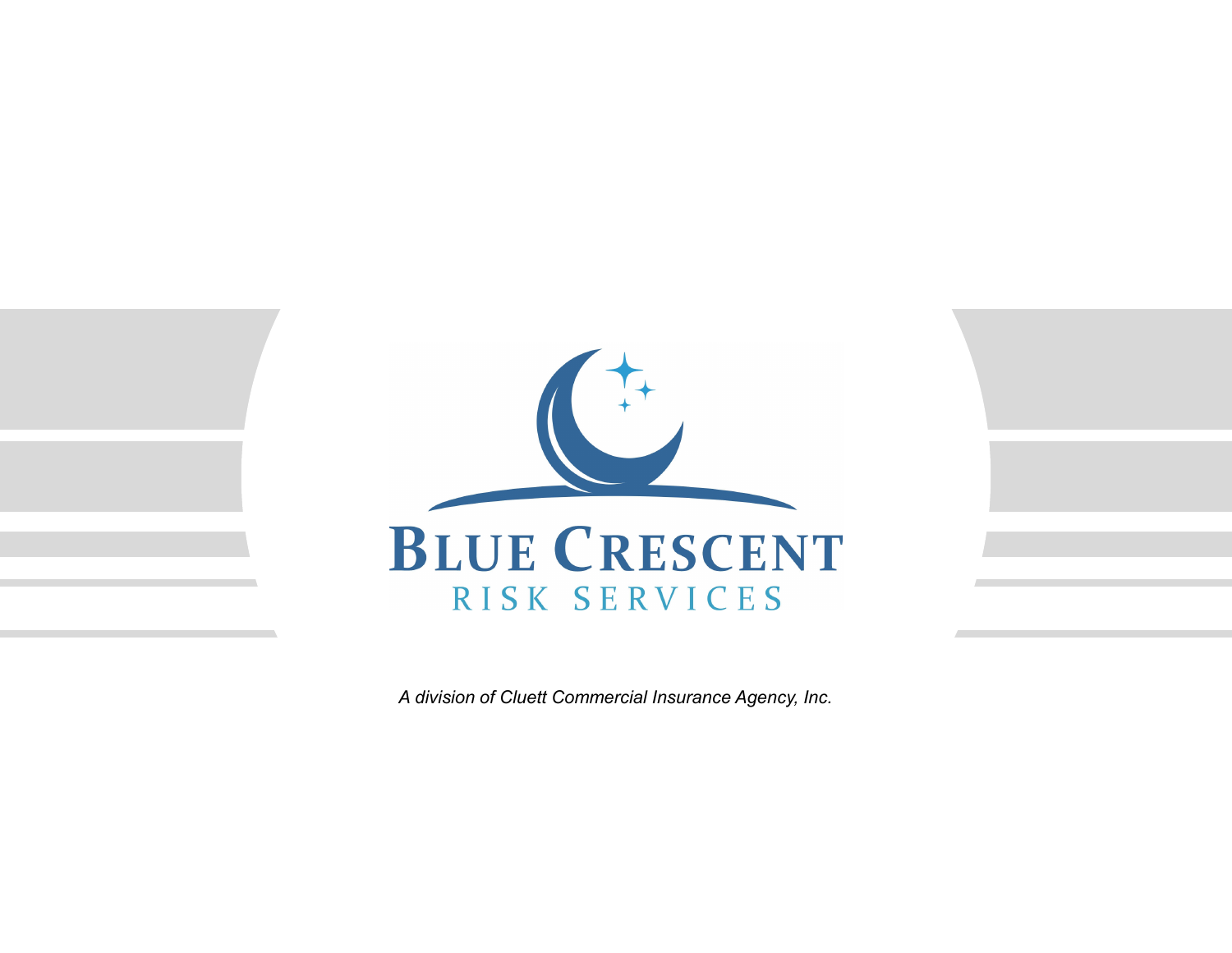## **Medical Transportation Risk Management Services**

WWWWW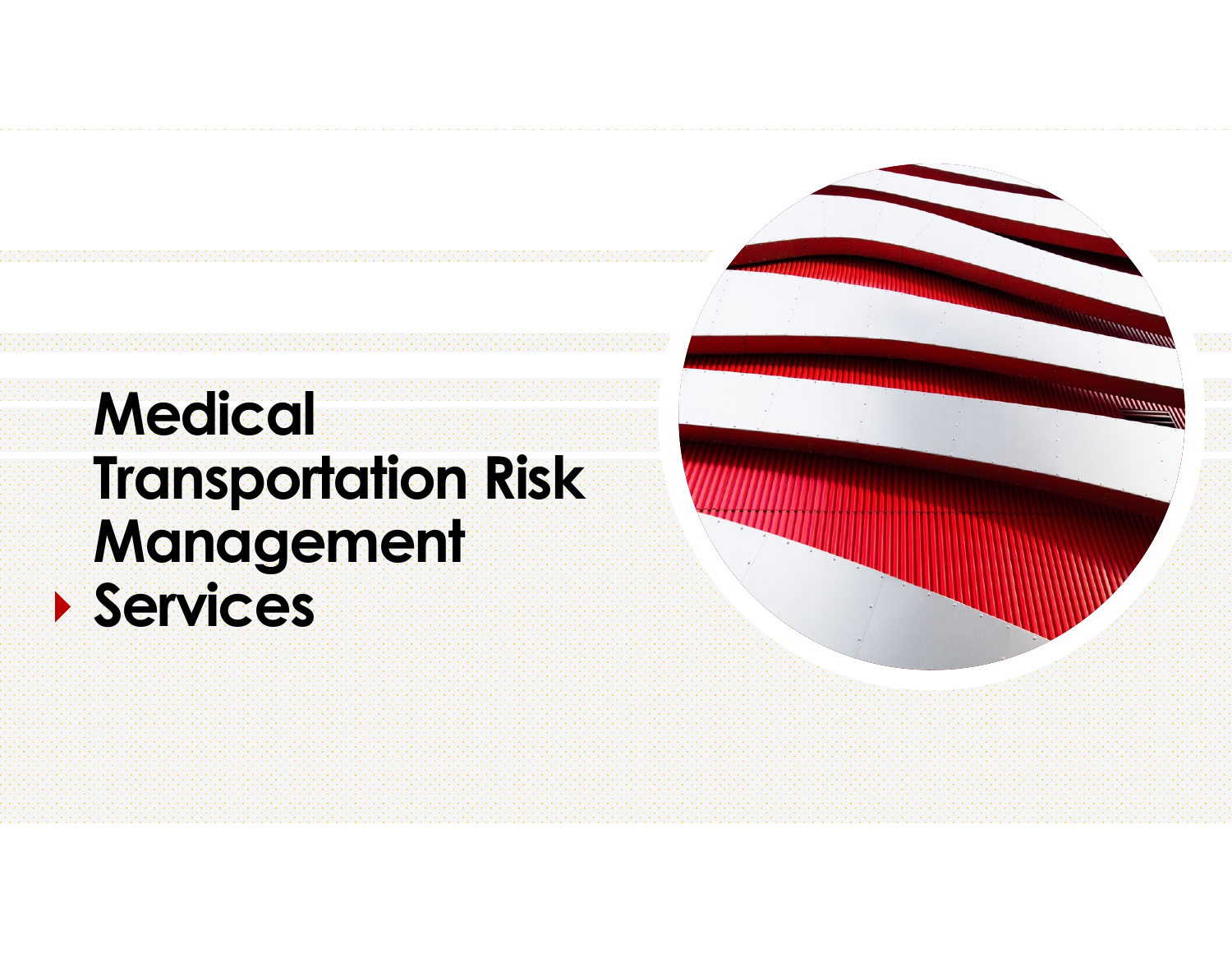## **Medical Transportation Risk Management Services**

- • Provide risk management services for health care providers to cover all the exposures when servicing a client for patient care.
- • Assess the client's Automobile, Commercial and Professional Liability Exposure, Vehicle Physical Damage losses that can affect cash flow when operating a medical transportation business.
- • Offer tailored cost containment programs managing the client's claims process along side the litigation process.
- • Provide a detailed analysis of loss runs and review with the client on how pre-loss and post-loss risk management programs can be designed to help reduce ultimate insurance premium cost.

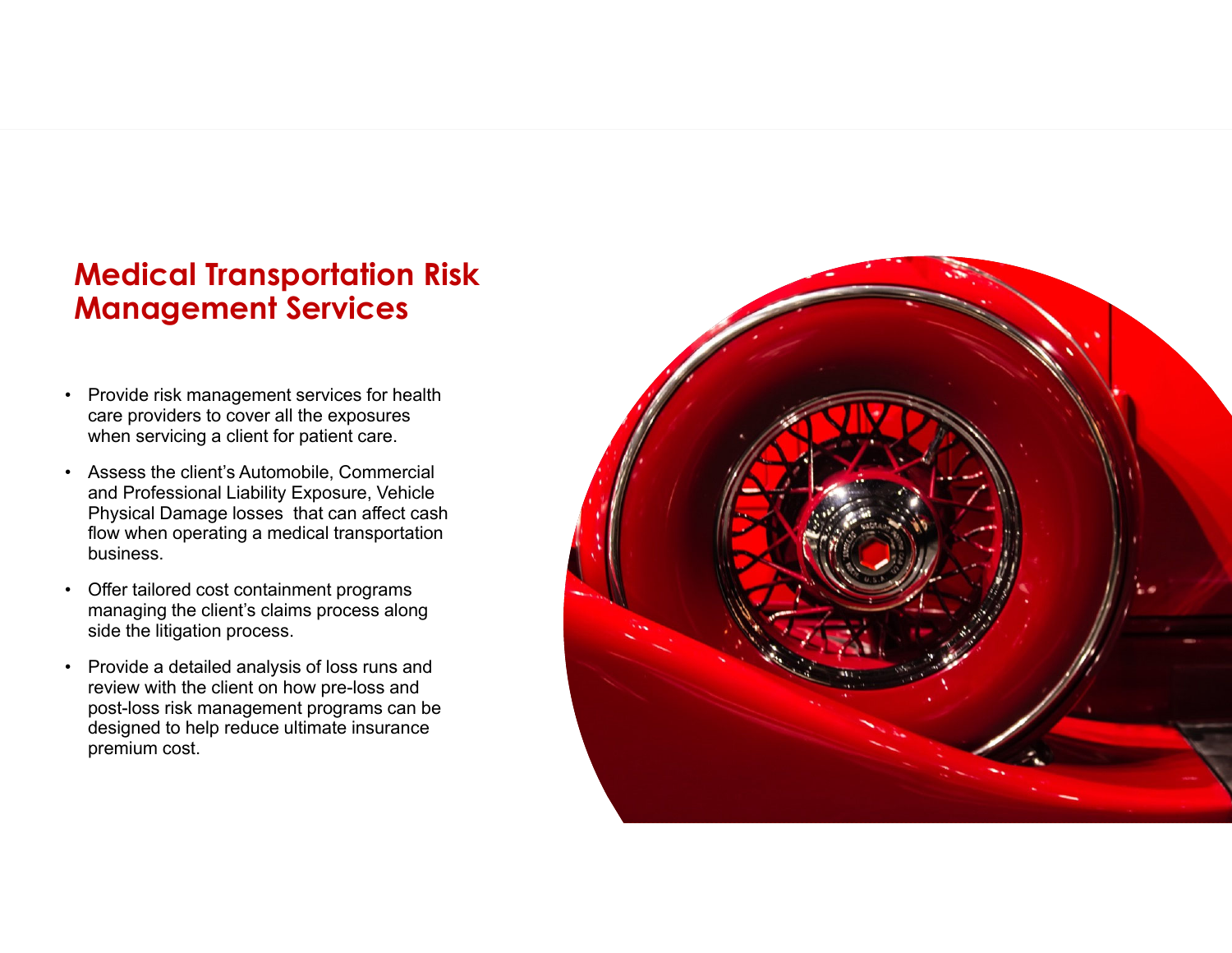## **Risk Management Services**

#### **Monitor Medicaid Patient Injury Claims**

- Assist with the Medicaid patient involved with an injury while being transported by the provider and prevent an escalation of higher litigation personal injury claim awards.
- • Determine patient calls that need the proper level of service for pick ups to avoid injury to the patient - even death for improper transport.

#### **Monitor Bariatric Patient Transport**

- Review the equipment to ensure it is a proper Bariatric stretcher to handle the patient and avoid calls that would take Bariatric patients of over 300 lbs. up to 16 steps, and guide them to take other measures to take this call, i.e. asking the Fire Department to help pick up the patient.
- • Review the usage of the threepoint harness with the wheelchair van patient by the drivers and check the training.



4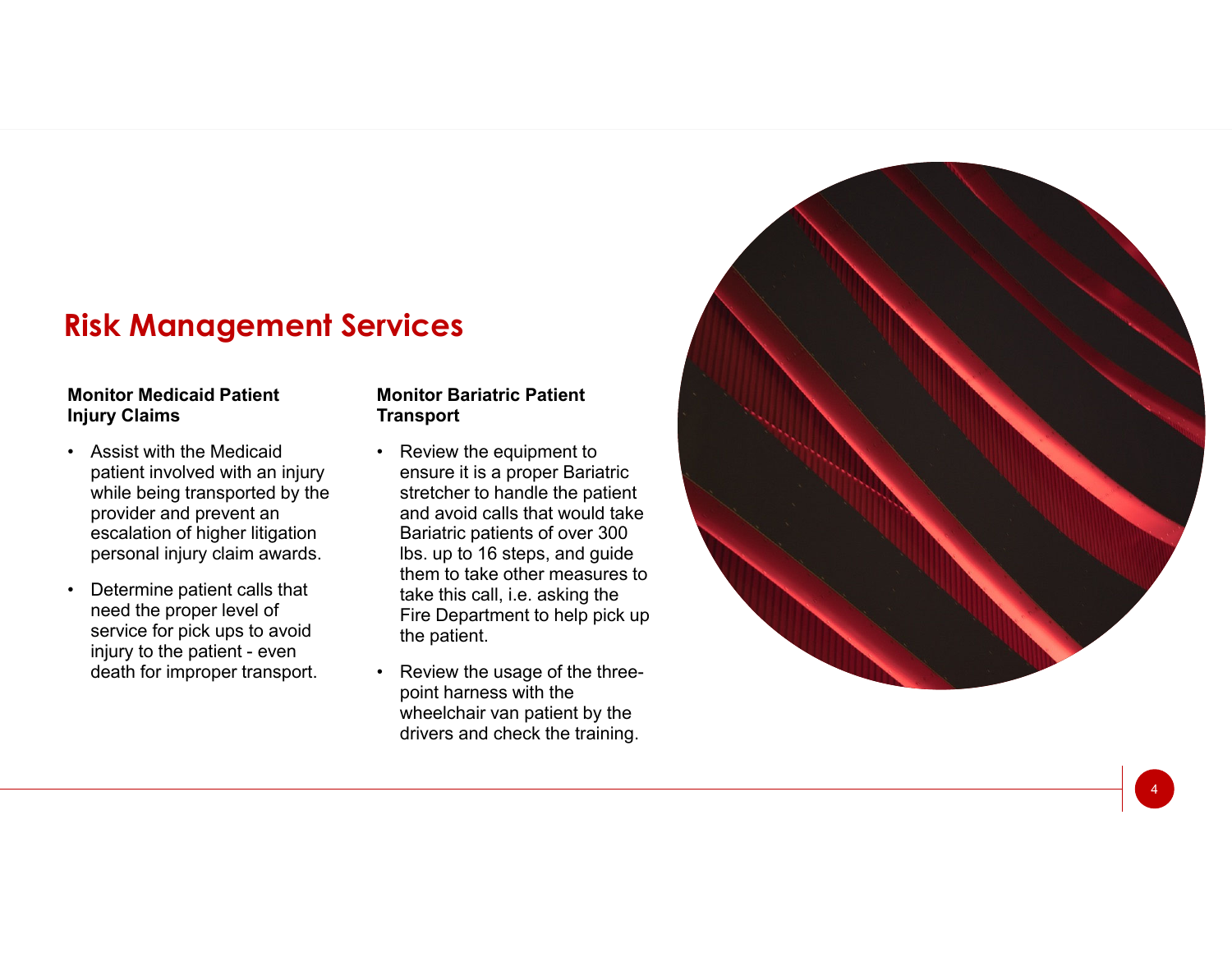## **Business Alternatives to Lower Costs**

- Provide additional services to the Medical Transportation Provider.
- Arrange Equipment Leasing and other programs with companies who can lease back your Client's existing Equipment assets for Cash Advances.
- Arrange Accounts Receivables Financing or Factoring while waiting for Medicaid and Medicare, and Insurance Company reimbursements.
- Arrange Workers' Compensation Insurance alternatives, i.e. a PEO if your current placement is a hardship to your business.
- Arrange funding available for Mergers and Acquisitions.
- Arrange Insurance Premium Financing; competitive plans are available.

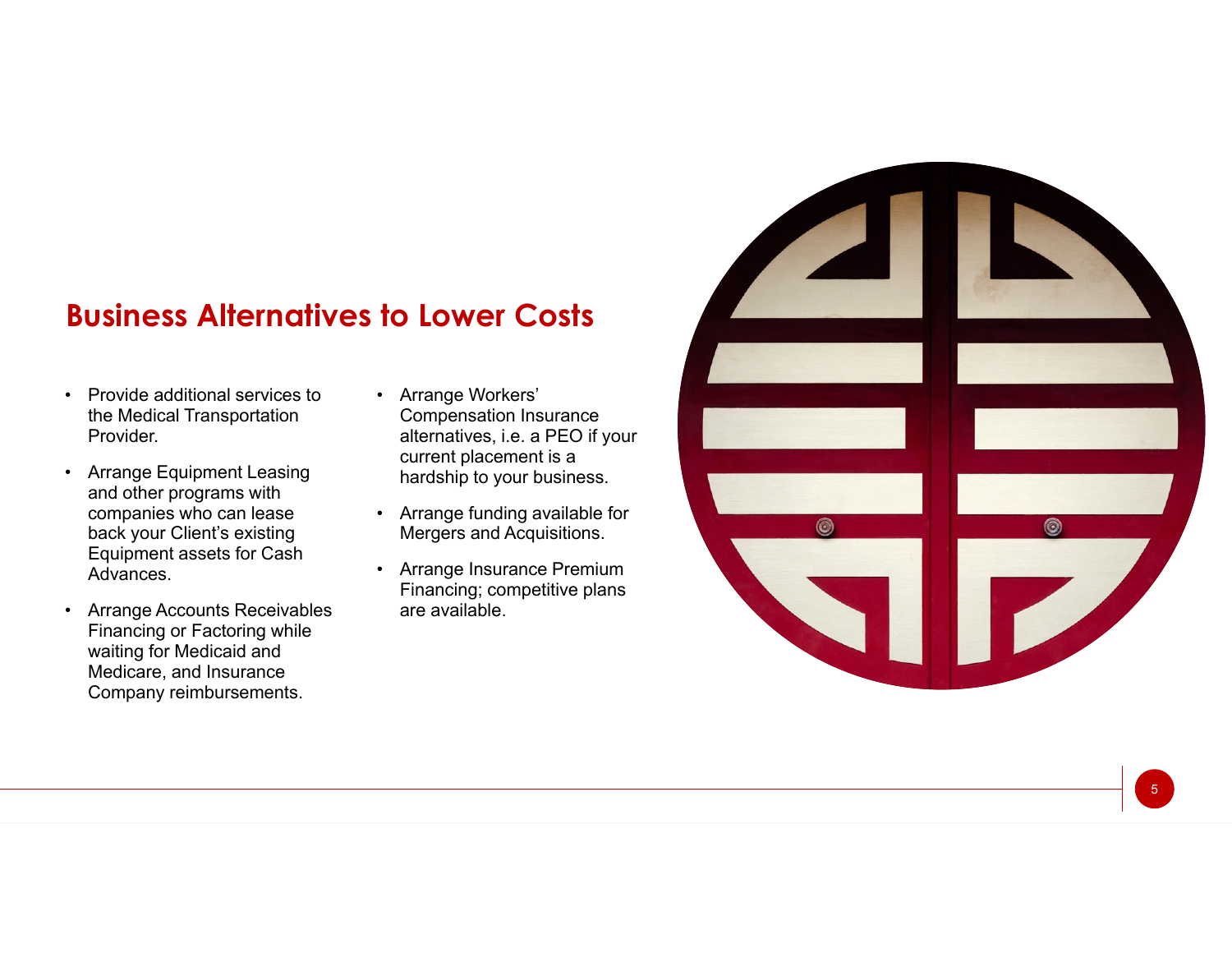

### **Medical Transportation Risk Management - Why and How?**

- Reducing auto liability claims helps reduce insurance premium costs over time.
- Reducing the insurance premiums allows the transportation companies to invest in acquiring better equipment and selecting better drivers.
- • When the transportation client has better equipment and better performance, they more consistently meet the contract requirements.
- • Better performing companies have more growth opportunities; i.e., we can help companies secure new government and insurance contracts as well as nursing home transportation contracts.
- • Utilizing Medicare Billing Services, Prior Auth for Dialysis Transports and access to experienced transpiration law firms can further reduce costs. We can assist by delivering a network of providers, as needed.

6